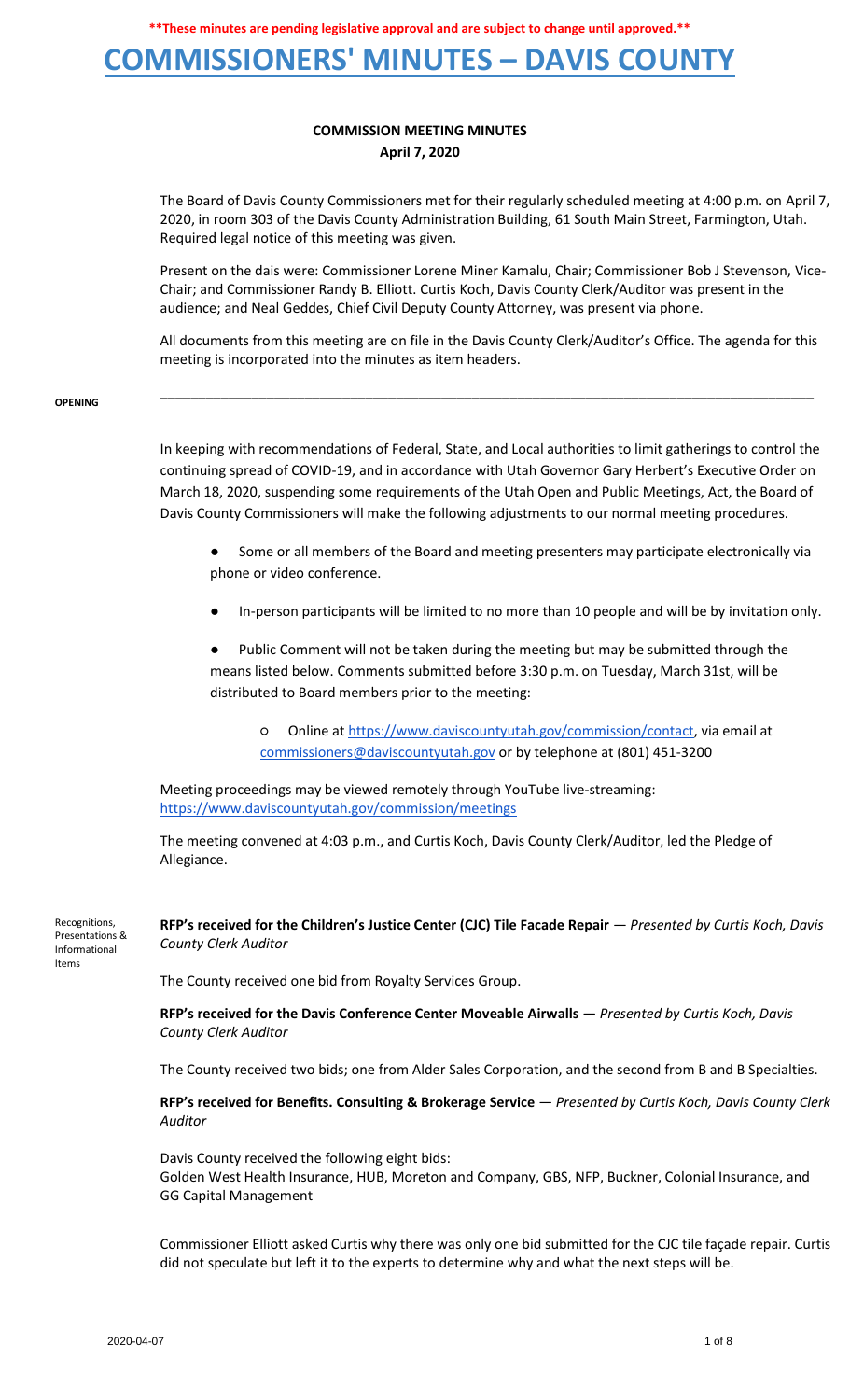### **COMMISSIONERS' MINUTES – DAVIS COUNTY**

#### **PUBLIC COMMENTS**

Members of the public were invited to submit comments to the Commission. No public comments were submitted. The Commission expressed condolences for those community members that have lost life as a result of COVID-19.

**\_\_\_\_\_\_\_\_\_\_\_\_\_\_\_\_\_\_\_\_\_\_\_\_\_\_\_\_\_\_\_\_\_\_\_\_\_\_\_\_\_\_\_\_\_\_\_\_\_\_\_\_\_\_\_\_\_\_\_\_\_\_\_\_\_\_\_\_\_\_\_\_\_\_\_\_\_\_\_\_\_\_\_\_\_\_\_\_**

#### **BUSINESS/ ACTION**

Resolution #2020-0135 to adopt additional 2020 budget appropriation requests. Budget appropriation requests to be funded by new revenues and or monies unspent in the prior year

**Resolution #2020-0135 to adopt additional 2020 budget appropriation requests. Budget appropriation requests to be funded by new revenues and or monies unspent in the prior year** — *Presented by Curtis Koch, Davis County Clerk/Auditor*

**\_\_\_\_\_\_\_\_\_\_\_\_\_\_\_\_\_\_\_\_\_\_\_\_\_\_\_\_\_\_\_\_\_\_\_\_\_\_\_\_\_\_\_\_\_\_\_\_\_\_\_\_\_\_\_\_\_\_\_\_\_\_\_\_\_\_\_\_\_\_\_\_\_\_\_\_\_\_\_\_\_\_\_\_\_\_\_\_**

Curtis noted that all the changes or increases in the budget are from prior year projects and are rolling over to this year. He presented those budgeted projects as follows:

● **Fund 10** *Corrections*- Building Improvements—Roll of 2019 funds for a security check station in the jail for \$20,701

> *Sheriff*- Vehicle Equipment—Roll of 2019 funds to outfit the replacement vehicle for a destroyed vehicle for \$13,785

- **Fund 15** *Health Administration* Vehicles— Roll of 2019 funds for a vehicle purchase delivered on 02/24/2020 for \$26,368
- **Fund 24** *Flood* Flood Projects—Roll of 2018 funds for the railroad crossing culvert project for \$1,720,318
- **Fund 62** *Telephone* Telephone Software—Roll of 2019 funds for the Avaya upgrade for \$41,188
- **Fund 63** *B&G West* Building Improvement—Roll of 2019 funds for the jail shower door project for \$7,797

The total increase for expenses was \$1,830,158, all of which was in last year's budget and is rolling into this year. The contract period is 04/07/2020 to 12/31/2020. The amount is \$1,830,158.

Commissioner Elliott moved to open the Public Hearing. Commissioner Stevenson seconded the motion. All voted Aye.

Notice of Public Hearing to consider additional budget appropriations requests.

**Notice of Public Hearing to consider additional budget appropriations requests. Increases will be funded by new revenues and/or monies unspent in the prior year** — *Presented by Curtis Koch, Davis County Clerk/Auditor.*

The public was invited to make comments pursuant to UCA§ 17-36-26. There were no public comments submitted. Commissioner Stevenson explained the need to expend \$1.7 million for the culvert. It is a major culvert that runs under the Union Pacific tracks and I-15 and is failing and must be replaced. The contract period is 04/07/2020 to 12/31/2020. The amount is \$1,830,158.

Commissioner Stevenson moved to close the public hearing and approve the resolution.

Motion to Approve: Com. Stevenson Seconded: Com. Elliott All voted Aye

#2020-0136 Proposed Community Development Block Grant (CDBG):

**#2020-0136 Proposed Community Development Block Grant (CDBG):** — *Presented by Stephen Lyon, Davis County Grants Administrator*

Stephen explained this public hearing is for the annual action plan 2020-2021 and a substantial amendment to the program's annual action plan for 2019.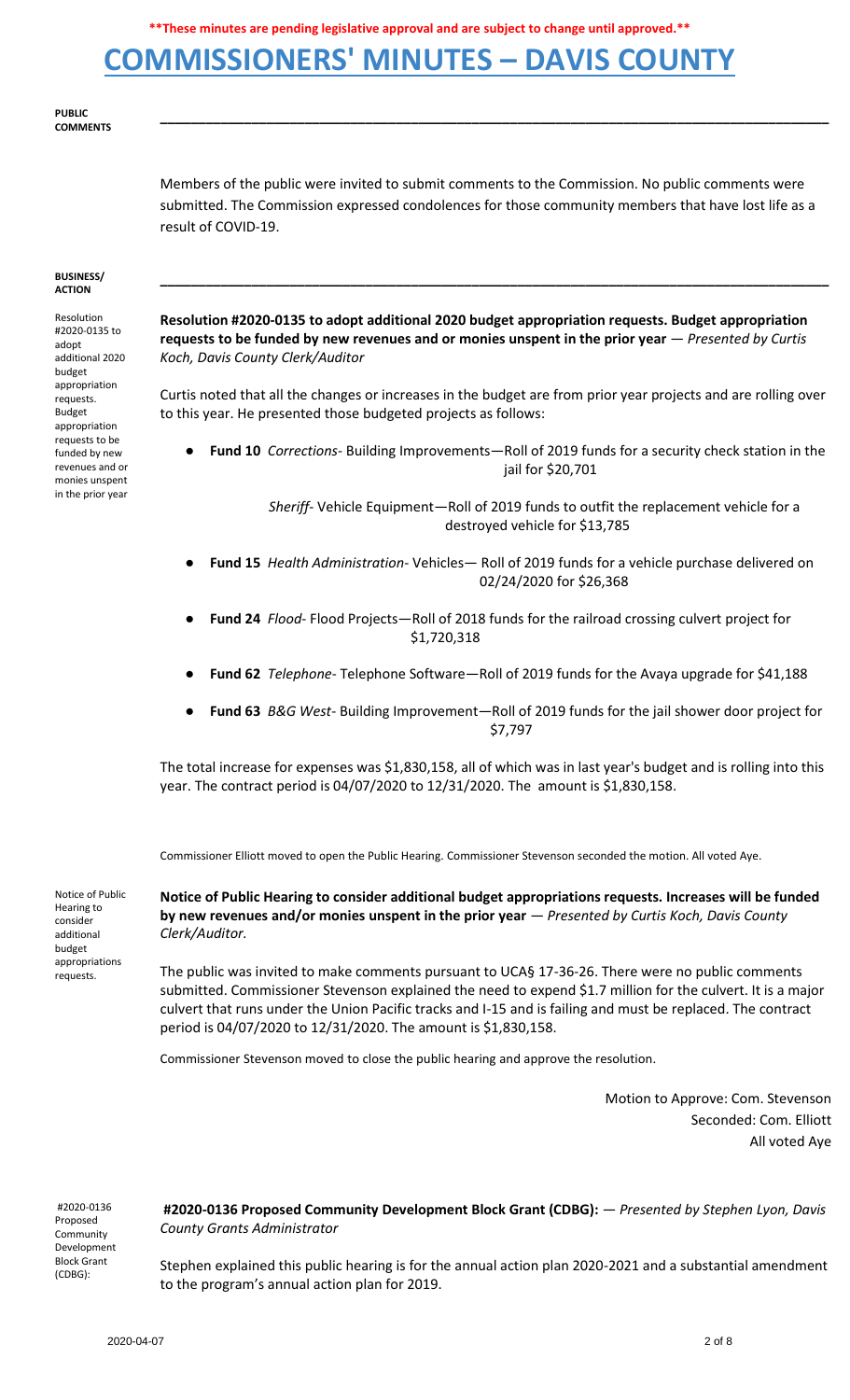## **COMMISSIONERS' MINUTES – DAVIS COUNTY**

For 2019, there is an addition of \$75,000 for a Woods Cross housing Relocation Project and \$30,000 for the Down-Payment Assistance Program. An activity will be added, [and is on the agenda today] for the COVID-19 Sheltering Assistance through Open Doors for \$8,000. He mentioned they were awarded \$545,932 as part of the Coronavirus Aid, Relief, and Economic Security (CARES) act, and those monies will be designated for CDBG-CV, likely through an amendment to the 2019 plan.

For 2020, there are 11 new activities totaling \$864,905. There is no action to be taken today. It is simply the public comment period as required by the Department of Housing and Urban Development (HUD). The public hearing is a requirement to allow the public to view and comment on the proposed action. The public comment period remains open, and documents are available for viewing on the county website or by appointment for the next 30 days until April 30th.

Stephen indicated that one public comment had been received, thus far, from Bountiful Community Food Pantry in support of their project.

Commissioner Stevenson moved to a public hearing. Commissioner Elliott seconded the motion. All voted Aye.

Notice of Public Hearing and Public Comment Period

**Notice of Public Hearing and Public Comment Period** — *Presented by Stephen Lyon, Davis County Grants Administrator*

There were no public comments submitted.

Commissioner Stevenson moved to close the public hearing and approve the draft annual action plan proposal.

Motion to Approve: Com. Stevenson Seconded: Com. Elliott All voted Aye

Agreement #2020-0137 with Open Doors for PY19 Community Development Block Grant (CDBG) program funding for Quarantine Rapid Re-Housing Project **Agreement #2020-0137 with Open Doors for PY19 Community Development Block Grant (CDBG) program funding for Quarantine Rapid Re-Housing Project** — *Presented by Commissioner Kamalu on behalf of Stephen Lyon, Davis County Grants Administrator*

This is a sub-recipient agreement with Open Doors, the Community Action Agency in Davis County, for FY2019 COVID-19-related for a quarantine rapid rehousing project. This will assist low-income, displaced individuals that have either tested positive or suspect exposure to the COVID-19 Coronavirus to prevent them from becoming homeless due to their circumstances. The contract period is 04/07/2020 to 06/30/2020. The payable amount is \$8,000.

> Motion to Approve: Com. Stevenson Seconded: Com. Elliott All voted Aye

Amendment # 2020-0111-A with Archiplex Group LLC to include address omitted in agreement for architectural services

**Amendment #2020-0111-A with Archiplex Group LLC to include address omitted in agreement for architectural services** — *Presented by Commissioner Kamalu on behalf of Chief Deputy Susan Poulsen, Davis County Sheriff's Office*

This is an agreement with Archiplex Group LLC amending the contract to include an address omitted in the agreement for architectural services. The contract period begins 03/17/2020.

> Motion to Approve: Com. Elliott Seconded: Com. Stevenson All voted Aye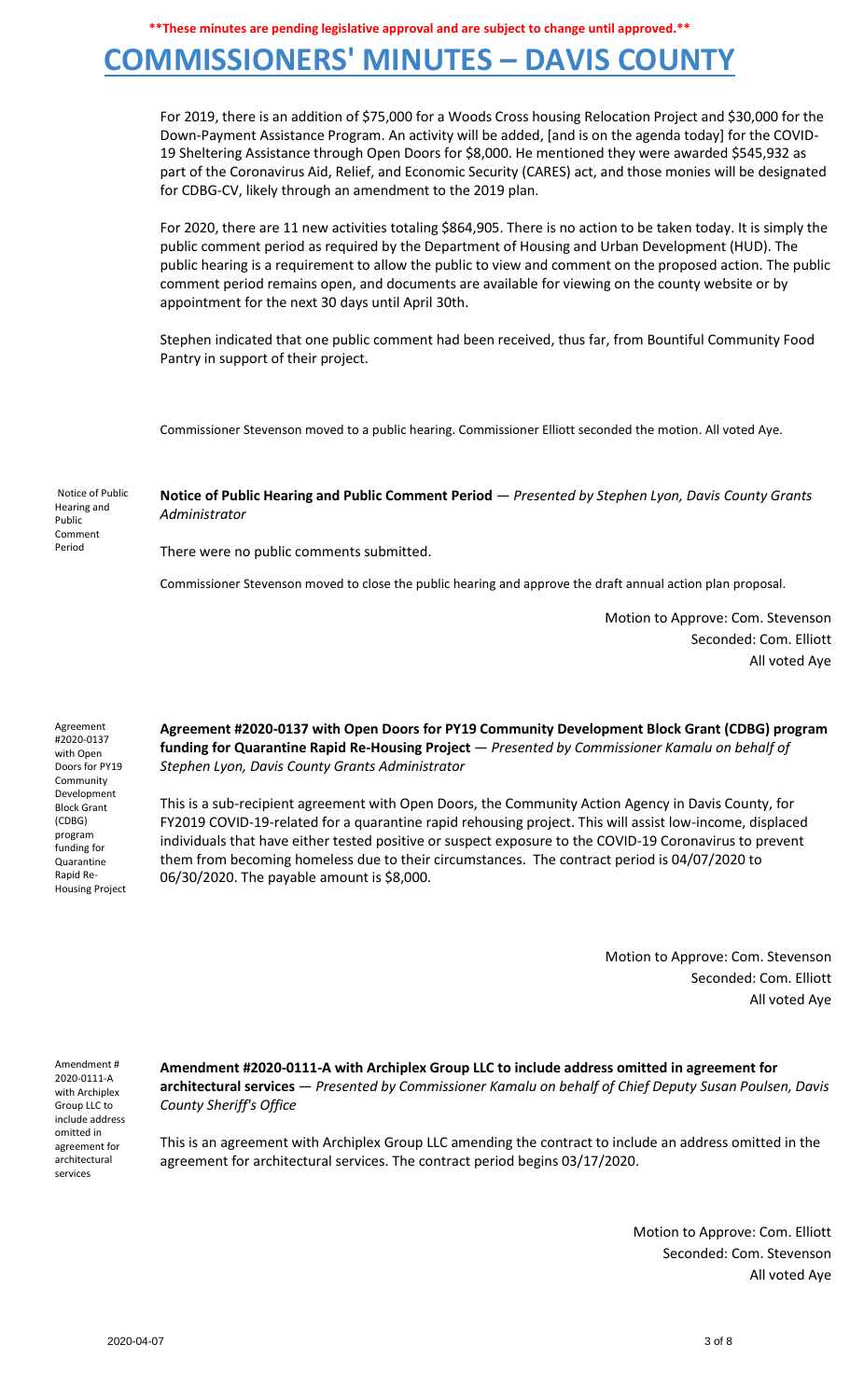# **COMMISSIONERS' MINUTES – DAVIS COUNTY**

Amendment #2015-0518-E with Utah Department of Health for Maternal and Child Health (MCH) adding a deliverable

**Amendment #2015-0518-E with Utah Department of Health for Maternal and Child Health (MCH) adding a deliverable** — *Presented by Commissioner Kamalu on behalf of Brian Hatch, Davis County Health Director* This agreement with the Utah Department of Health for Maternal and Child Health (MCH) is amended to add a deliverable. The contract period is 10/01/2019 to 09/30/2020. The receivable amount is \$95,229.

> Motion to Approve: Com. Elliott Seconded: Com. Stevenson All voted Aye

Agreement #2020-0138 with Carden International Circus Inc. for elephant shows and rides at 2020 Davis County Fair

**Agreement #2020-0138 with Carden International Circus Inc. for elephant shows and rides at 2020 Davis County Fair** — *Presented by Commissioner Kamalu on behalf of Blessett, Davis County Event Coordinator*

This agreement with Carden International Circus Inc. is for elephant shows and rides at the 2020 Davis County Fair. The contract period is 08/10/2020 to 08/16/2020. The payable amount is \$6,500.

Agreement #2020-0139 with Live A Little Productions for Monster Truck Insanity Tour Show on opening night of 2020 Davis County Fair

**Agreement #2020-0139 with Live A Little Productions for Monster Truck Insanity Tour Show on opening night of 2020 Davis County Fair** — *Presented by Commissioner Kamalu on behalf of Blessett, Davis County Event Coordinator*

This agreement is with Live A Little Productions for the Monster Truck Insanity Tour Show on opening night of the 2020 Davis County Fair. The contract period is 08/11/2020 to 08/13/2020. The receivable amount is \$1,500.

> Motion to Approve: Com. Stevenson Seconded: Com. Elliott All voted Aye

Agreement #2020-0140 with Martha Silva for rented space for a privately hosted Quinceanera party

**Agreement #2020-0140 with Martha Silva for rented space for a privately hosted Quinceanera party** — *Presented by Commissioner Kamalu on behalf of Mike Moake, Davis County Marketing & Events Coordinator*

This agreement is with Martha Silva for rented space for a privately hosted Quinceanera party. The contract period is 09/04/2020 to 09/05/2020. The receivable amount is \$2,553.65.

> Motion to Approve: Com. Elliott Seconded: Com. Stevenson All voted Aye

Agreement #2020-0141 with Broken Heart Rodeo Company LLC to be a stock contractor for the 2020 Davis County Fair Rodeo

**Agreement #2020-0141 with Broken Heart Rodeo Company LLC to be a stock contractor for the 2020 Davis County Fair Rodeo** — *Presented by Commissioner Kamalu on behalf of Dave Hansen, Davis County Legacy Events Center Director*

This agreement with Broken Heart Rodeo Company LLC is to be a stock contractor for the 2020 Davis County Fair Rodeo The contract period is 08/14/2020 to 08/15/2020. The payable amount is \$17, 000.

Summary List 2020-0142 of **Summary List #2020-0142 of rental agreements (21) at Legacy Events Center** — *Presented by Commissioner Kamalu on behalf of Dave Hansen, Davis County Legacy Events Center Director*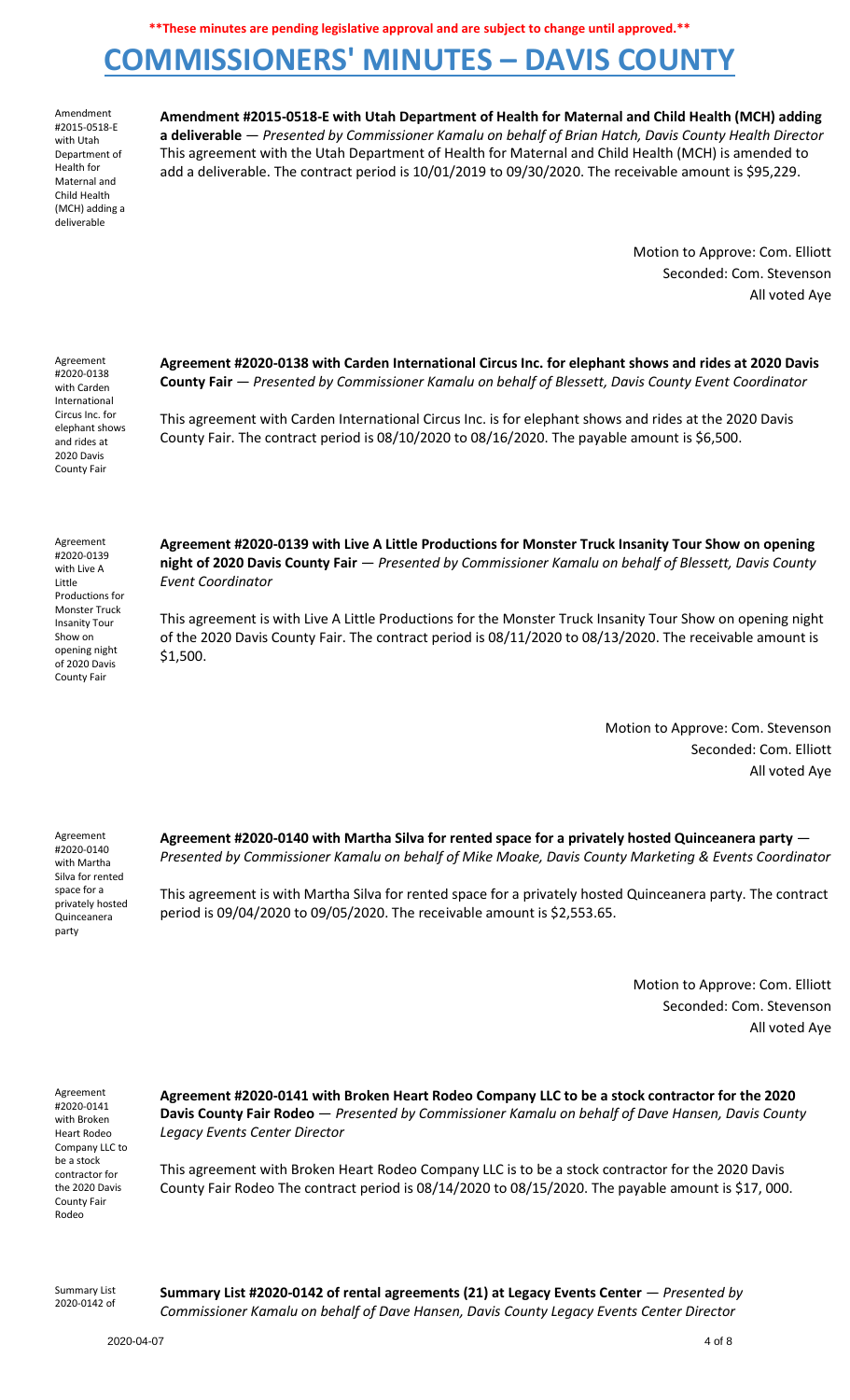# **COMMISSIONERS' MINUTES – DAVIS COUNTY**

rental agreements (21) at Legacy Events Center

This list is a summary of 12 low-dollar, low-risk rental agreements at the Legacy Events Center. The contract period is 03/13/2020 to 07/11/2020. The receivable amount is \$4,268.43.

> Motion to Approve: Com. Elliott Seconded: Com. Stevenson All voted Aye

Resolution #2020-0143 and interlocal agreement with Clinton City for Proposition 1 grant to construct the Cemetery Trailhead

**Resolution #2020-0143 and interlocal agreement with Clinton City for Proposition 1 grant to construct the Cemetery Trailhead** — *Presented by Commissioner Kamalu on behalf of Jeff Oyler, Davis County Planning Manager*

This resolution and interlocal agreement is with Clinton City for the use of the Proposition 1 grant to construct the Cemetery Trailhead. It will also include parking and a restroom adjacent to the D&RG trail. The contract period is 04/07/2020 to 04/07/2022. The payable amount is \$75,000.

Resolution #2020-0144 and interlocal agreement with Fruit Heights City for Proposition 1 grant for the Green Road and Country Lane sidewalk project

**Resolution #2020-0144 and interlocal agreement with Fruit Heights City for Proposition 1 grant for the Green Road and Country Lane sidewalk project** — *Presented by Commissioner Kamalu on behalf of Jeff Oyler, Davis County Planning Manager*

Resolution and interlocal agreement with Fruit Heights City for the use of the Proposition 1 grant for the Green Road and Country Lane sidewalk project The contract period is 04/07/2020 to 04/07/2022. The payable amount is \$93,000.

> Motion to Approve: Com. Stevenson Seconded: Com. Elliott All voted Aye

Commissioner Stevenson emphasized that without the Proposition (Prop) 1 dollars that the tax-payers supported, the County would be unable to accomplish these projects with some of the smaller cities within the county.

Contract #2020-0145 Finalize a Quitclaim Deed and receive closing documents from U S Title Company as part of a negotiated sale to Dominion Energy Utah on the sale of surplus real property known as part of Tax ID 08-076-0122

**Contract #2020-0145 Finalize a Quitclaim Deed and receive closing documents from U S Title Company as part of a negotiated sale to Dominion Energy Utah on the sale of surplus real property known as part of Tax ID 08-076-0122** — *Presented by Commissioner Kamalu on behalf of Tony Thompson, Davis County Property Manager*

This action will finalize a Quitclaim Deed and allow the receipt of the closing documents from the U S Title Company, as part of a negotiated sale to Dominion Energy Utah on the sale of surplus real property known as part of Tax ID 08-076-0122, and supplementing contract 2020-0102.

#2020-0146 Approval to issue a Permit to Enter and Construct to UDOT on real property owned by Davis County known as Tax IDs 07-080-

**Contract #2020-0146 Approval to issue a Permit to Enter and Construct to UDOT on real property owned by Davis County known as Tax IDs 07-080-0023, 11-117-0079, 11-117-0078, 11-117-0010 and 11-022-0044 - proposed improvements for US-89; Farmington to I-84 project 2020-0146** — *Presented by Commissioner Kamalu on behalf of Tony Thompson, Davis County Property Manager*

This request is for approval to issue a Permit to Enter and Construct to Utah Department of Transportation (UDOT) on real property owned by Davis County known as Tax IDs 07-080-0023, 11-117-0079, 11-117-0078,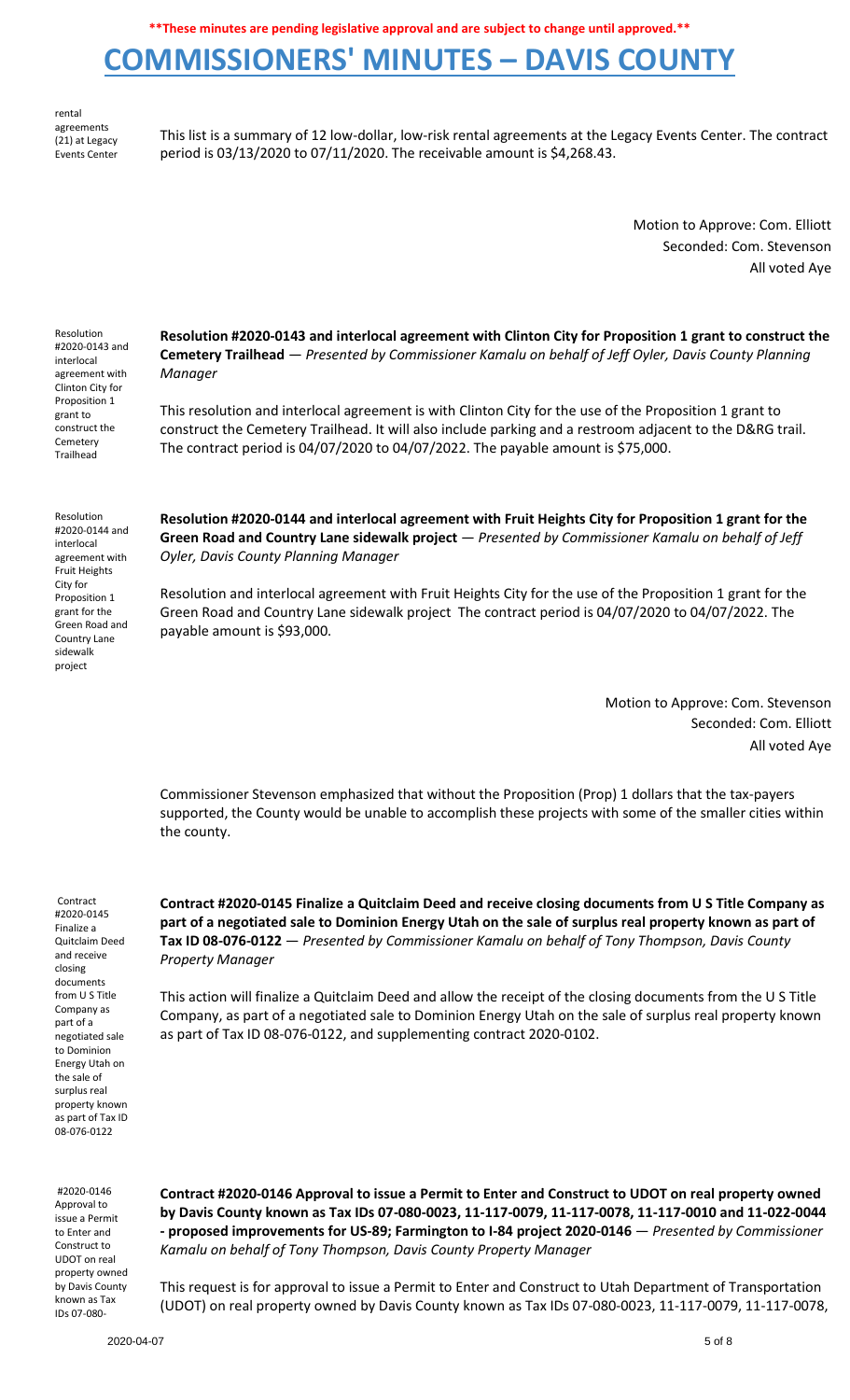### **COMMISSIONERS' MINUTES – DAVIS COUNTY**

0023, 11-117- 0079, 11-117- 0078, 11-117- 0010 and 11-022-0044

11-117-0010, and 11-022-0044 to enter and construct the proposed improvements for US-89; Farmington to I-84 giant project. The locations associated with those tax IDs were identified as 07-080-0023—in the area of 360 S Highway 89 for drainage; 11-117-0079 and 11-117-0078—the city street for Mountain Road; 11-117-0010—347 N 1300 E in Fruit Heights; and 11-022-0044—Oak Hills Drive in Layton.

> Motion to Approve: Com. Stevenson Seconded: Com. Elliott All voted Aye

It was noted that a huge, deep hole was dug out in the middle of the East Mountain Wilderness Park. It was originally thought to be part of the drainage relating to the Highway 89 project, but it turns out that it is a fall study being done on the heels of all the recent earthquakes to examine the underlying fault line.

Commissioner Elliott moved to recess to the Board of Equalization. Commissioner Stevenson seconded the motion. All voted Aye.

**\_\_\_\_\_\_\_\_\_\_\_\_\_\_\_\_\_\_\_\_\_\_\_\_\_\_\_\_\_\_\_\_\_\_\_\_\_\_\_\_\_\_\_\_\_\_\_\_\_\_\_\_\_\_\_\_\_\_\_\_\_\_\_\_\_\_\_\_\_\_\_\_\_\_\_\_\_\_\_\_\_\_\_\_\_\_\_\_**

**BOARD OF EQUALIZATION**

Register

Property Tax Property Tax Register matters were presented by Curtis Koch, Davis County Clerk/Auditor, as follows:

The report consisted of four Veteran exemption tax abatements submitted for consideration.

Motion to Approve: Com. Stevenson Seconded: Com. Elliott All voted Aye

Commissioner Stevenson moved to reconvene Commission Meeting. Commissioner Elliott seconded the motion. All voted Aye.

**\_\_\_\_\_\_\_\_\_\_\_\_\_\_\_\_\_\_\_\_\_\_\_\_\_\_\_\_\_\_\_\_\_\_\_\_\_\_\_\_\_\_\_\_\_\_\_\_\_\_\_\_\_\_\_\_\_\_\_\_\_\_\_\_\_\_\_\_\_\_\_\_\_\_\_\_\_\_\_\_\_\_\_\_\_\_\_\_**

**CONSENT ITEMS**

Check Registers **Check Registers**

Check Registers were approved.

**Meeting Minutes**

Motion to Approve: Com. Elliott Seconded: Com. Stevenson All voted Aye

Commission Meeting Minutes

The meeting minutes for the Work Session for March 10, 2020, were presented for approval.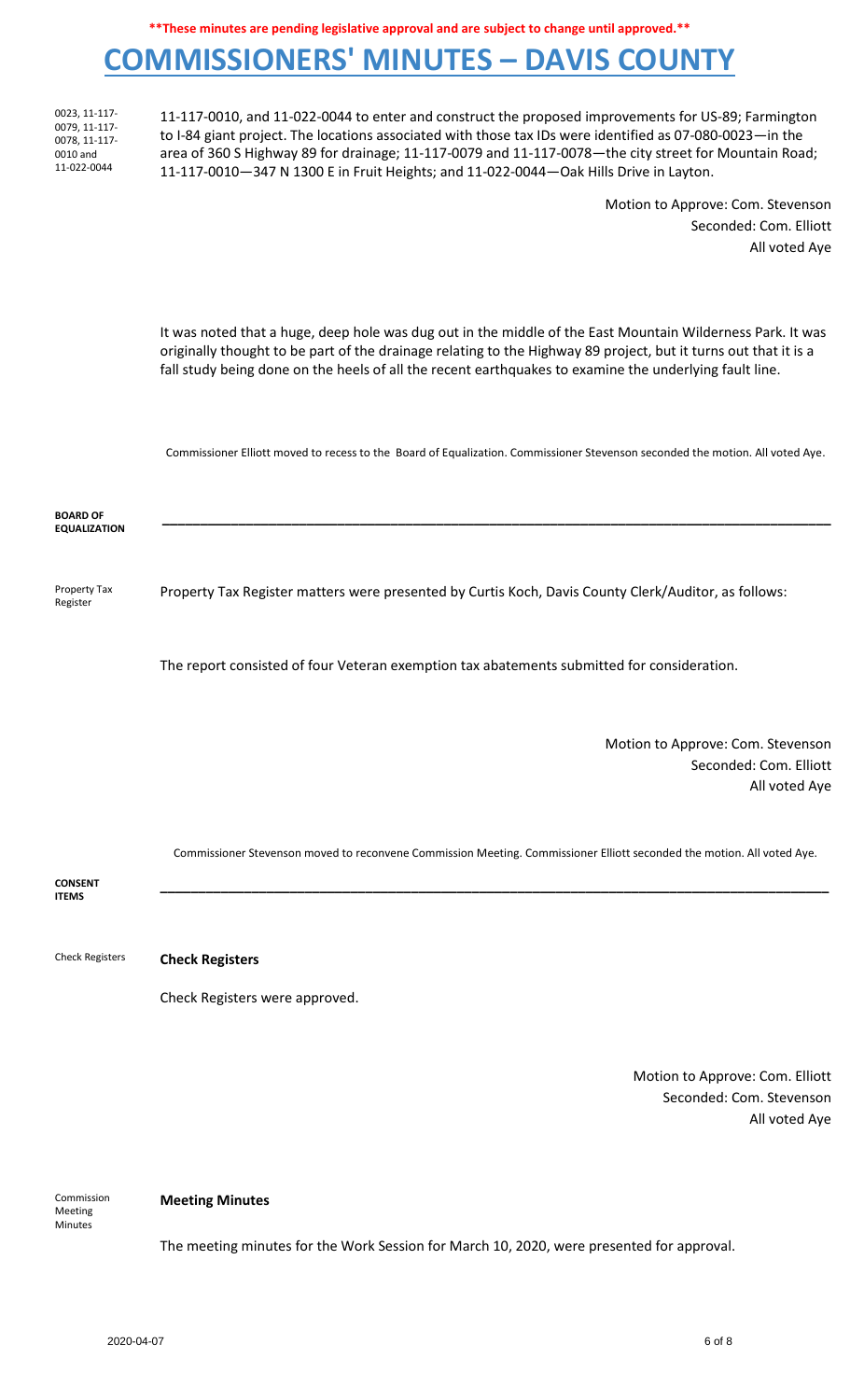#### **COMMISSIONERS' MINUTES – DAVIS COUNTY**

Motion to Approve: Com. Elliott Seconded: Com. Stevenson All voted Aye

**COMMISSION COMMENTS**

> **Commissioner Stevenson** commented that the possibility of the landfill reopening would be re-evaluated next week. He expressed appreciation for community patience and understands people want to take care of their yards and homes, but also knows the importance of staying home and staying safe, and the importance of keeping the landfill employees safe.

> **\_\_\_\_\_\_\_\_\_\_\_\_\_\_\_\_\_\_\_\_\_\_\_\_\_\_\_\_\_\_\_\_\_\_\_\_\_\_\_\_\_\_\_\_\_\_\_\_\_\_\_\_\_\_\_\_\_\_\_\_\_\_\_\_\_\_\_\_\_\_\_\_\_\_\_\_\_\_\_\_\_\_\_\_\_\_\_\_**

**Commissioner Elliott** said that it is a balancing act between our safety and economy, while not overbalancing and overrunning our health facilities. He encouraged the public to continue maintaining social distancing while we get past the curve. He knows it is a balancing act between personal freedom and staying home, but said you can still exercise your freedoms while limiting your activities to those that are essential. By doing this, life can resume normalcy much quicker.

**Commissioner Kamalu** said the Commission had received a fair amount of emails and phone calls from citizens asking them to do more. She said their decisions are based on data and the expertise of the public health director who has been guiding the County through this very challenging time. These decisions are taken very seriously, and they want to lead by example. Administratively, the County has departments working from home where possible. If it is necessary to be in the office, things are being put in place to support a safe working environment. The Clerk/Auditor impressed her by acting quickly and personally installing plexiglass in front of the Clerks' office space. She expressed thanks to the Sheriff's department for providing an officer to greet the public coming into the administration building and offering help and guidance to people. It was said there had been tremendous collaboration and cooperation within the county to help the citizens. She expressed gratitude, on behalf of the Commission, to the citizens and businesses who have been supportive and are doing their best to help throughout the county.

Commissioner Kamalu expressed thanks to the Emergency Operation Center (EOC) that is being organized by the emergency manager and also Chris Bateman for the County Health Department, with input by the policy team, and guided by Brian Hatch and the Health Department. Some of the leaders in the County organization have been asked to serve in unique ways through this urgent phase and into the recovery phase of the COVID-19 pandemic.

She mentioned there has been some confusion about essential and non-essential business because Davis County didn't spell out a specific list in it's public health order. There have been businesses that had questions about their operations under the current order. Commissioner Kamalu gave kudos to those trying to do everything that is asked of them. The Commission is tasked with weighing the importance of some things, but stated the importance for the public to understand that the inconvenience is due to the COVID-19 and the government is trying to keep people safe.

Commissioner Stevenson commented that there were only two reported cases yesterday and that they would rather be overprotective and keep this system that we have to go through to a minimum with as few people as possible involved in suffering from this disease. Opening things up too quickly could create a spike that we don't want to see. We want people and their families to be protected, and understand the financial impact.

Commissioner Kamalu encouraged people to do their very best during this challenging time and reminded us there are silver linings. She said, "We will get through it and be better prepared for the future because of it, and we're grateful to all of you."

Commissioner Kamalu invited other comments from the dais.

County Attorney Neal Geddes said to stay safe and continue to do social distancing. He believes it is working and is hopeful we can move back this phase of our lives delicately and quickly.